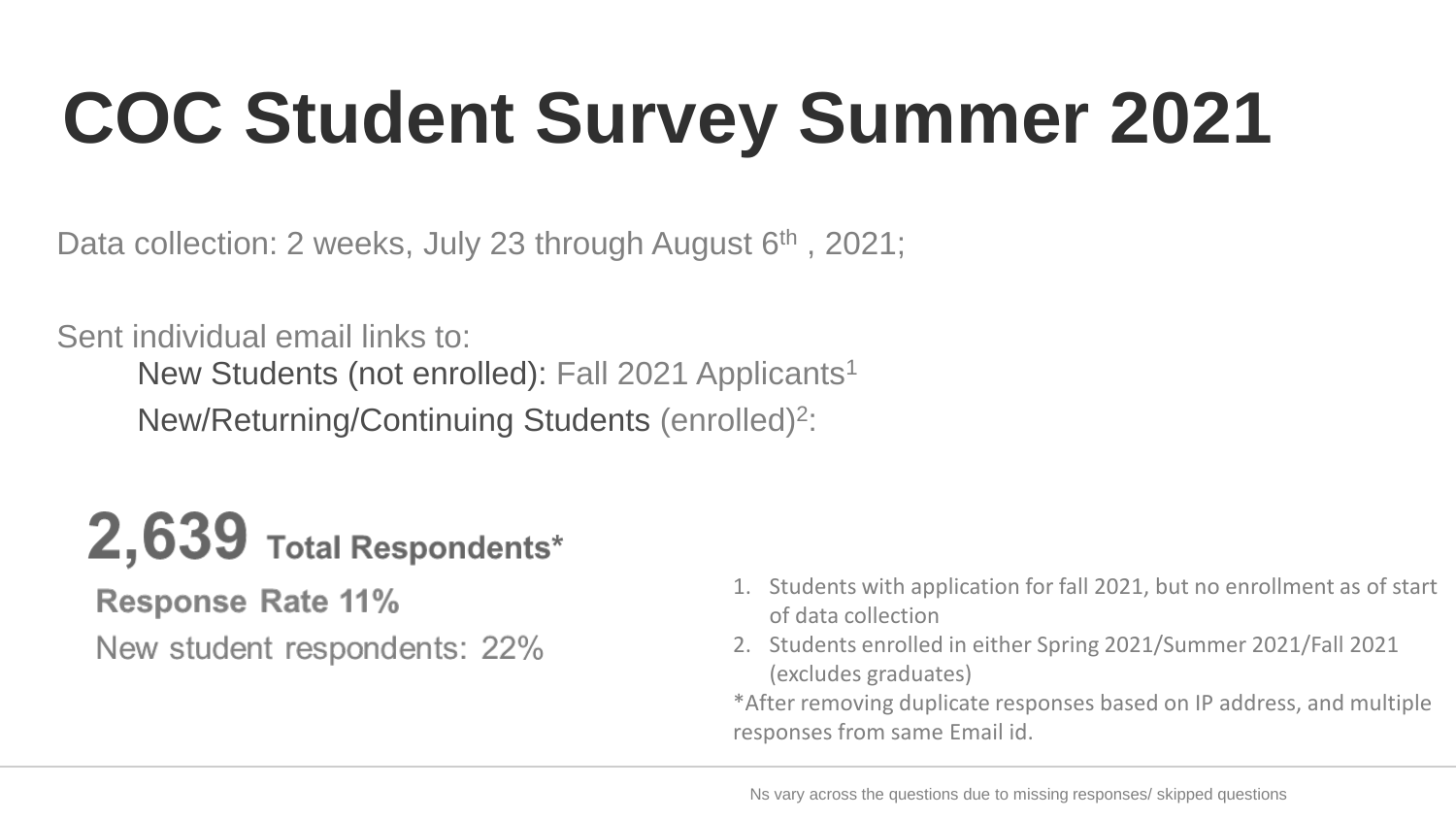## **Are you planning to attend College of the Canyons in the Fall 2021 semester? (N=2,639)**



#### **Q2: How many units do you plan to take? (N=2,305)**

Limited to those who indicated they plan to enroll.

Large majority who responded to the survey plan to attend. 70% plan to enroll part-time.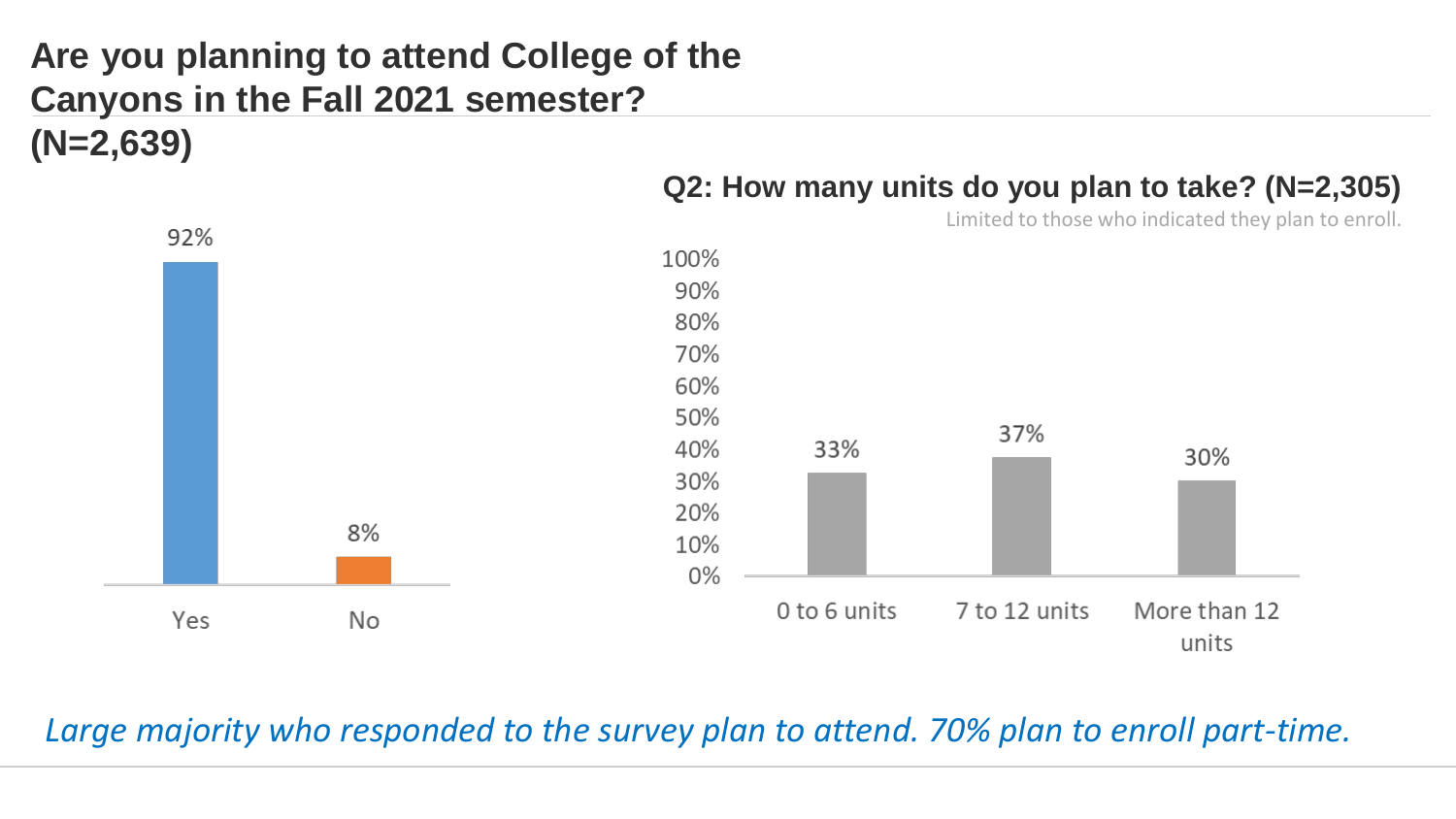#### **Please tell us why you are not going to take classes in the Fall 2021 semester (select all that apply):**

Out of the 8% who indicated that they did not plan to enroll. (N=201 students)

Transferring or **the contract of the contract of the contract of the control of the contract of the control of the contract of the contract of the contract of the contract of the contract of the contract of the contract of** Nursing Prog.

| <b>Finished classes needed</b>   |    |
|----------------------------------|----|
| Enrolled somewhere else          | 47 |
| Other (specify)                  | 46 |
| Need/have a job                  | 29 |
| <b>Concerns about COVID19</b>    | 24 |
| "Still in High School"           | 23 |
| Classes I need are not available | 18 |
| Need money to pay for college    | 13 |
| Care for family                  | 11 |
| Don't know what courses to take  |    |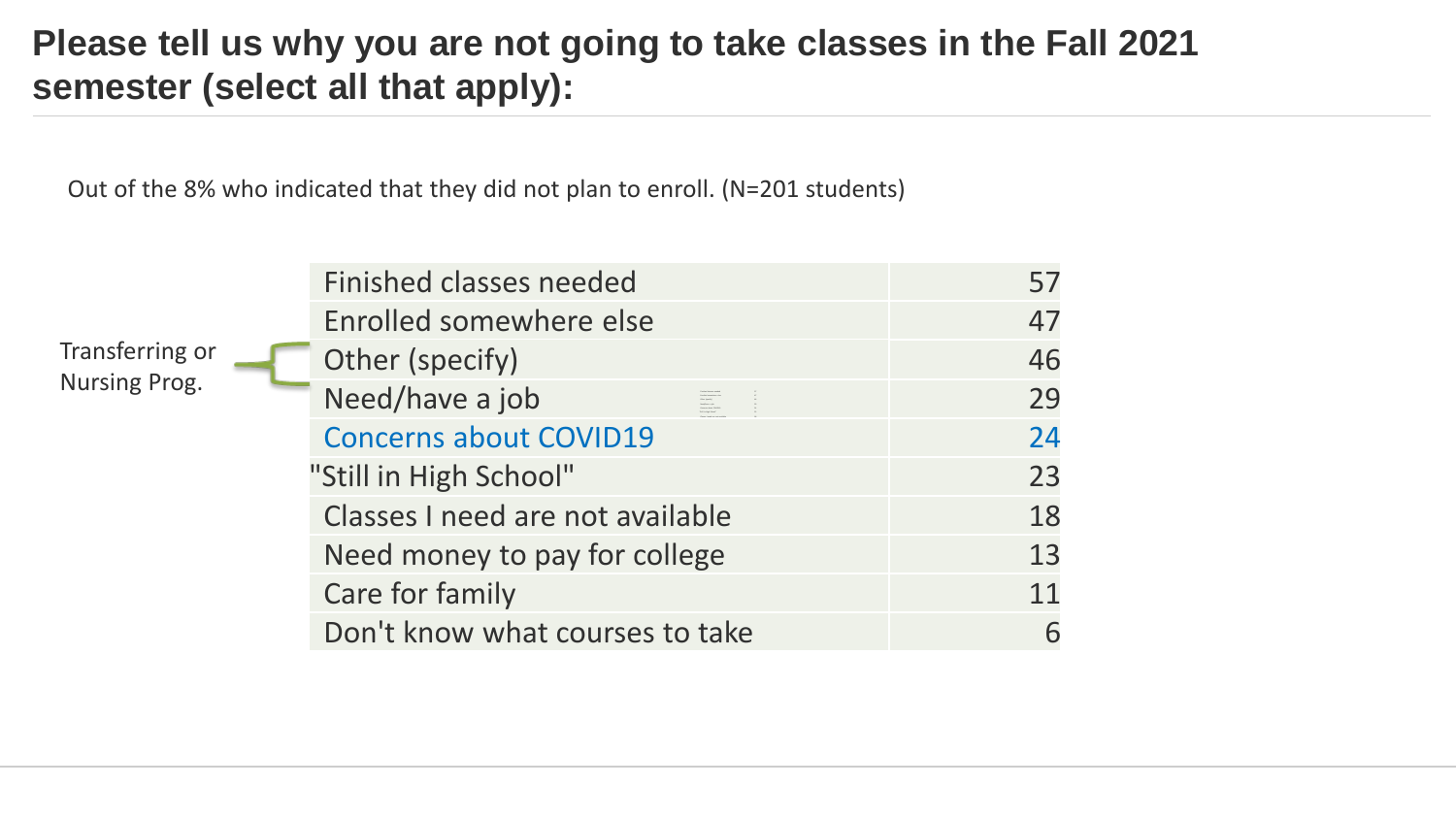#### **Do you prefer to attend most classes:**

#### *Preference by Age Group*

|                                             | N    | Percent |
|---------------------------------------------|------|---------|
| Online                                      | 1010 | 44%     |
| Both In-Person and Online/<br>No preference | 828  | 36%     |
| In-Person                                   | 474  | 21%     |
| Total                                       | 2312 |         |



#### ■ In-Person ■ Online ■ Both In-Person and Online/No preference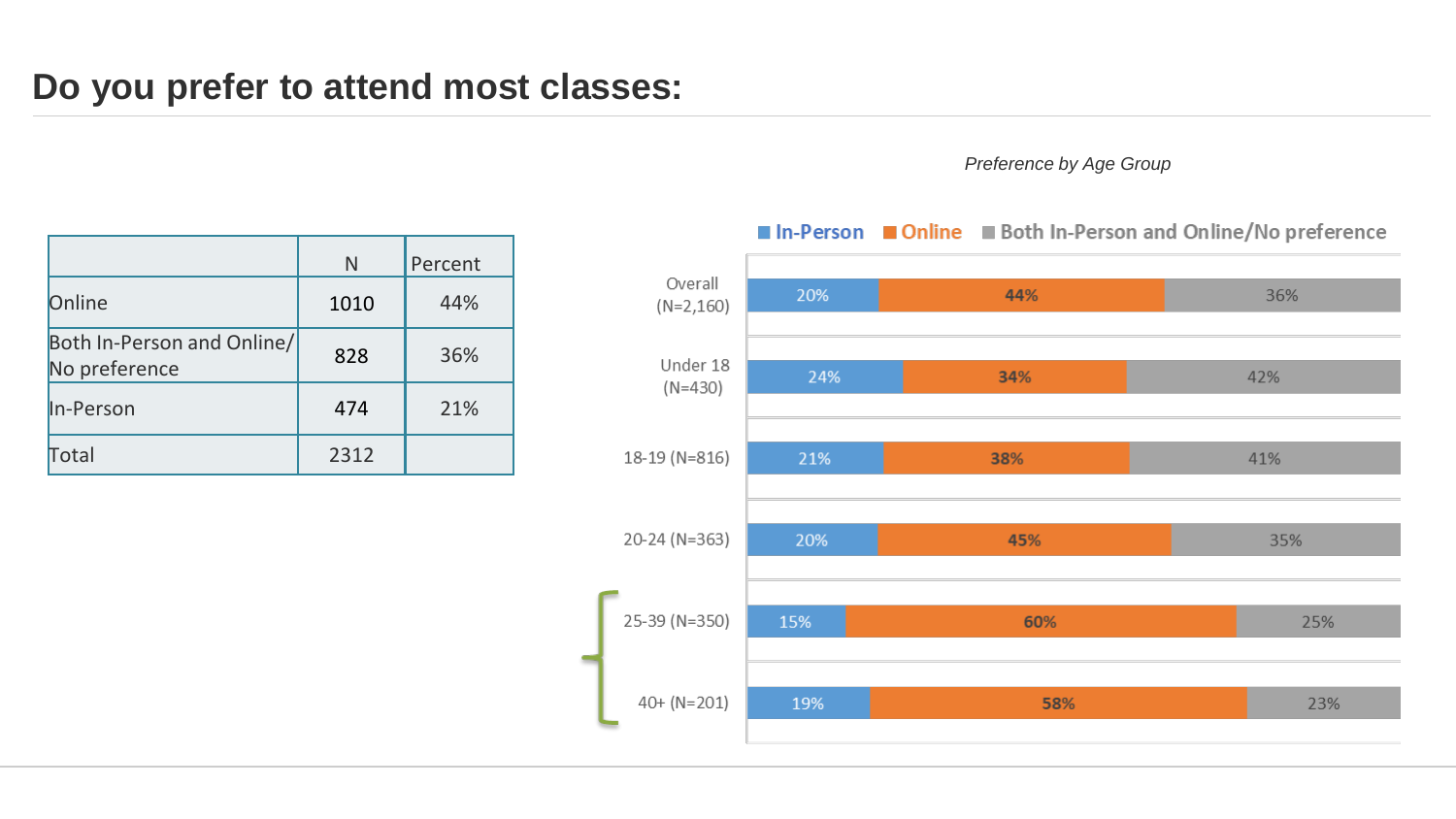#### **If you plan to take a science, math, or engineering class, would you like those classes to be (N=1910)**



Excludes "I do not plan to take a Science, Math or Engr. Course" (N=405)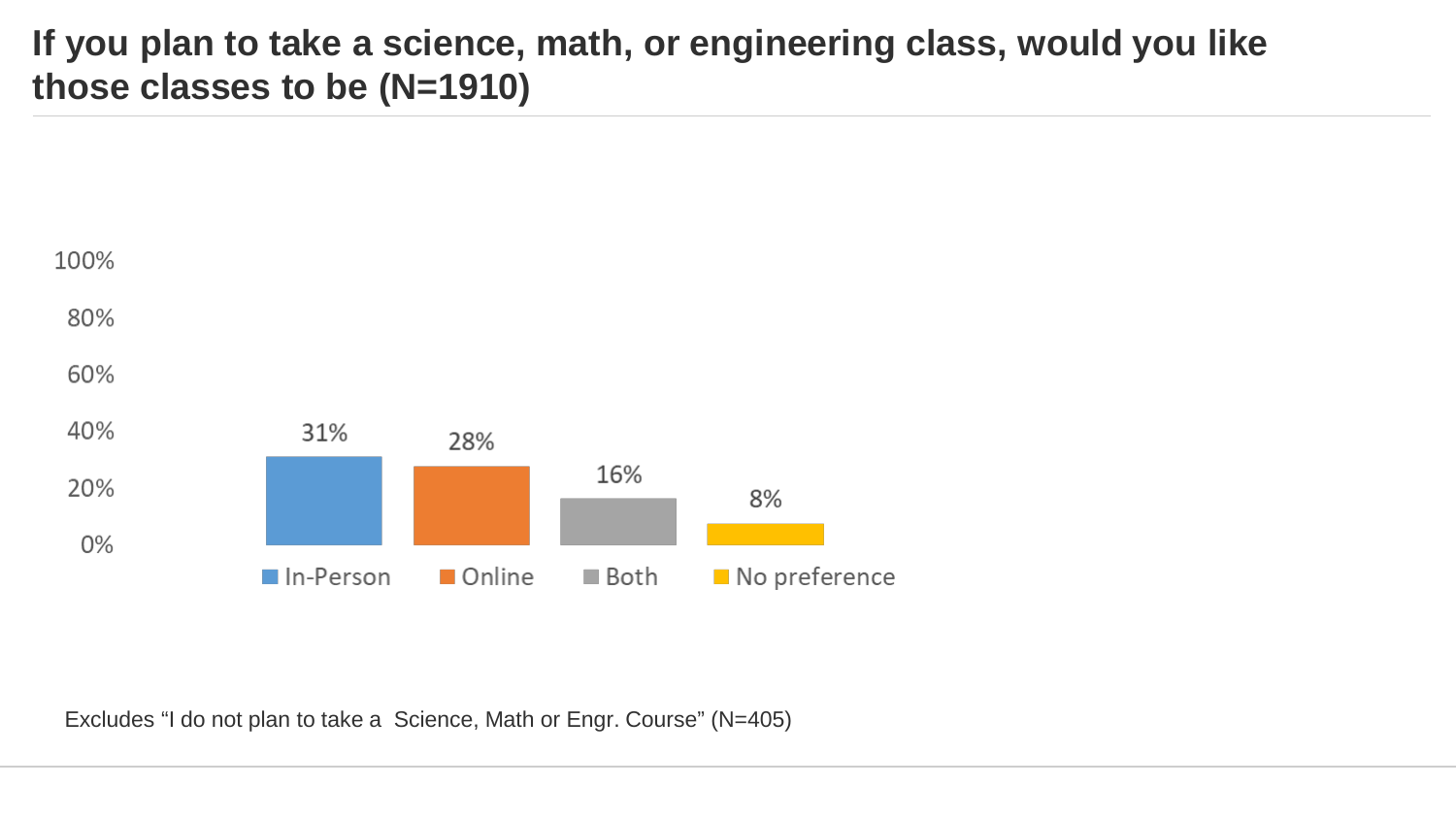### **Do you plan on getting the COVID -19 vaccine? (N=2,354)**



| Response                                     | N    |
|----------------------------------------------|------|
| Yes, plan to/ I have already been vaccinated | 1800 |
| No                                           | 260  |
| Decline to state                             | 294  |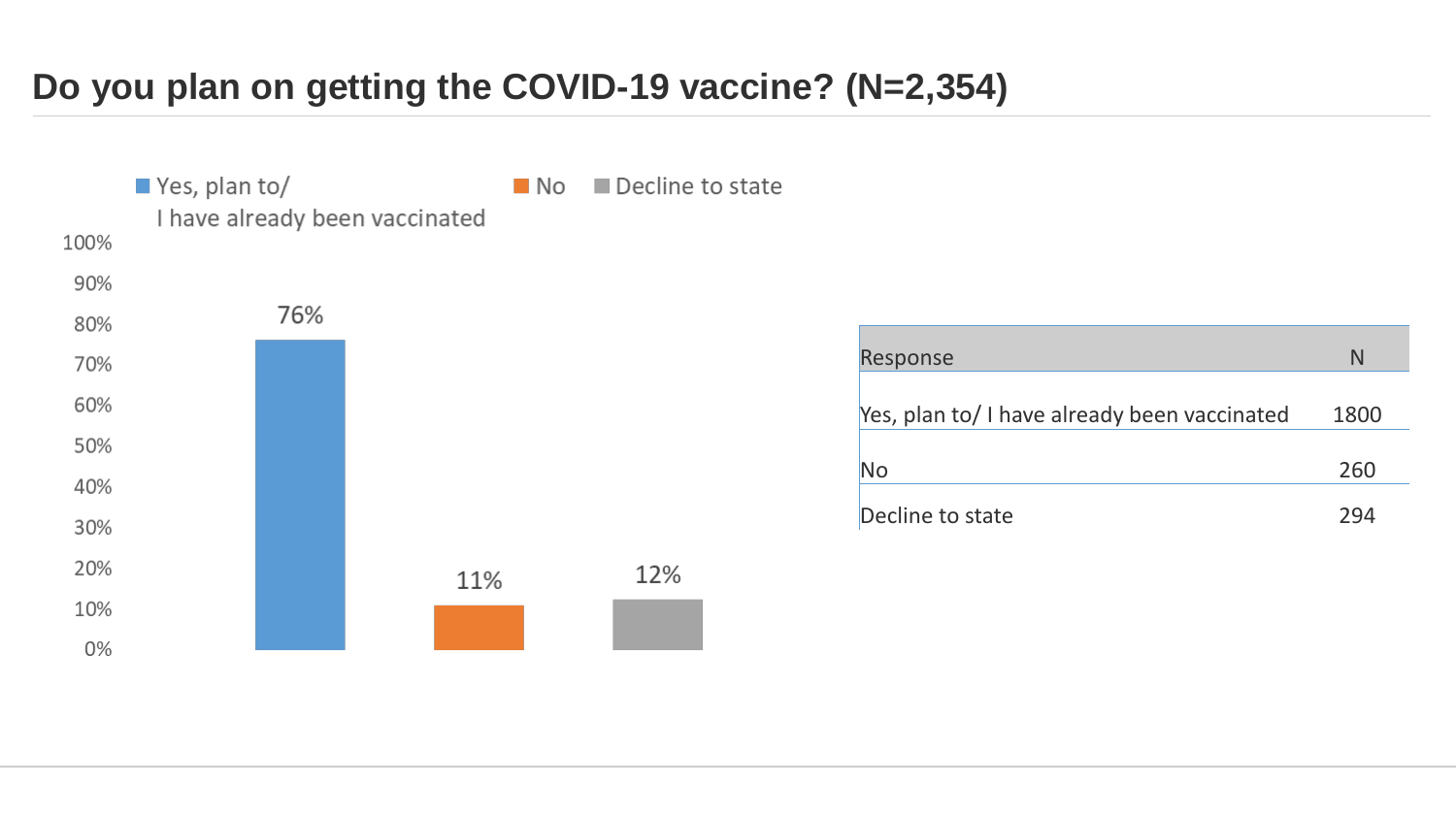**If there was a requirement to be vaccinated to attend in-person classes at the college, how would this impact your decision to enroll in in-person classes? (N=2,322)** 

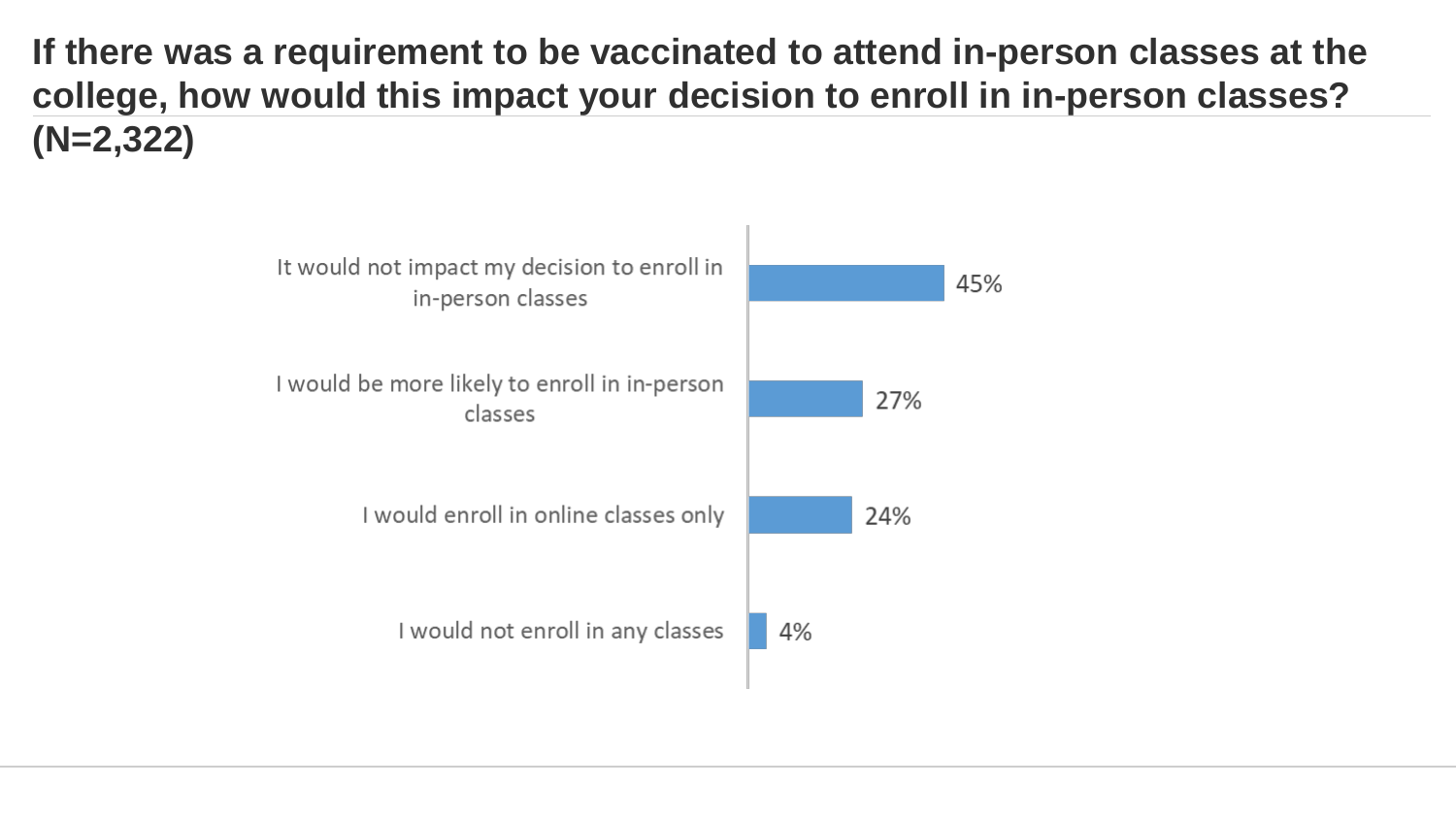**If there was a requirement to be vaccinated to attend in-person classes at the college, how would this impact your decision to enroll in in-person classes? (N=2,322)** 



*by Plans to Attend* 

■ Wouldn't impact my decision to enroll in in-person classes ■ Would enroll in online classes only ■ More likely to enroll in in-person classes ■ Wouldn't enroll in any classes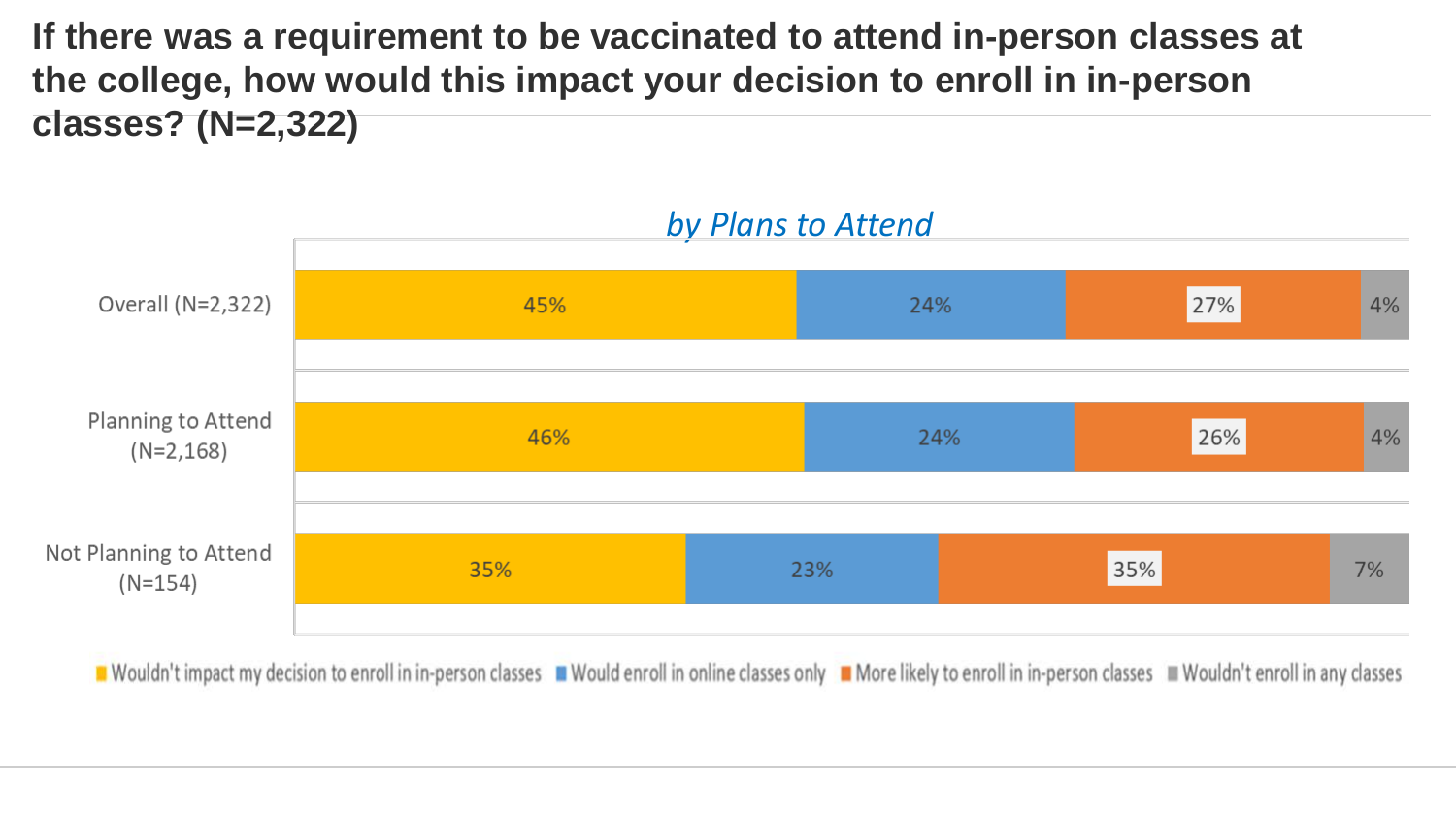#### **How can the College help you? Select all that apply:**

| I don't need any help from the College at this time | 998 |
|-----------------------------------------------------|-----|
| Need money for College                              | 649 |
| Need to speak to Counselor                          | 625 |
| Need tutor                                          | 354 |
| Need to find a job                                  | 335 |
| Need assistance registering                         | 269 |
| Would like to tour the college                      | 197 |
| Need a computer/software/internet etc.              | 179 |
| Need access to food/nutrition                       | 104 |
| Need a place to live                                | 75  |
| Other                                               | 68  |

#### **Top 3 most common**





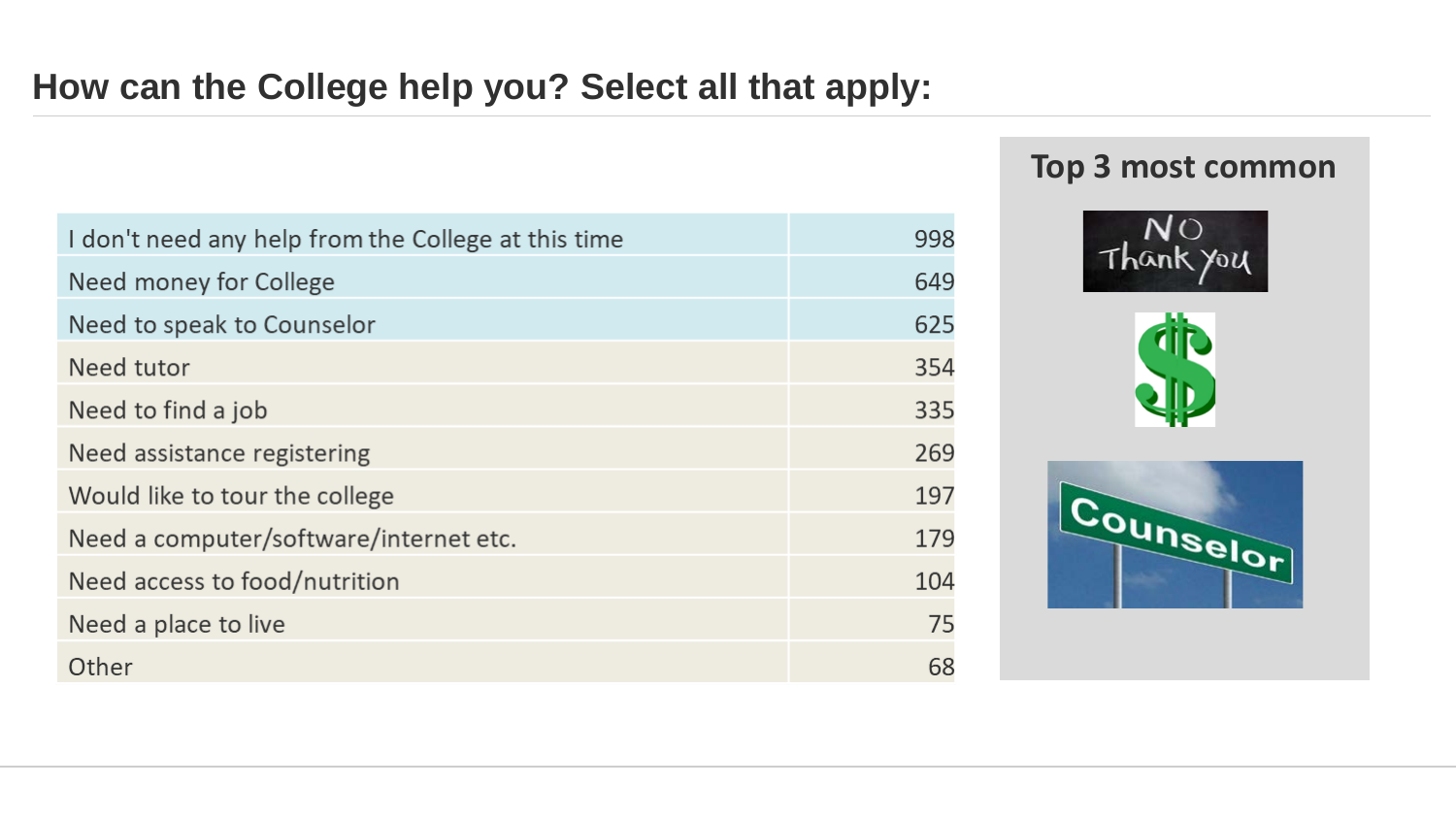### **What are most important to you when deciding to enroll? Select all that apply.**

| <b>Availability of Classes I need</b> | 1,940 |
|---------------------------------------|-------|
| Clear degree/cert requirements        | 1429  |
| Helpfulness of faculty/staff          | 1042  |
| <b>Access to services</b>             | 878   |
| Co-curricular activity                | 317   |
| Other                                 |       |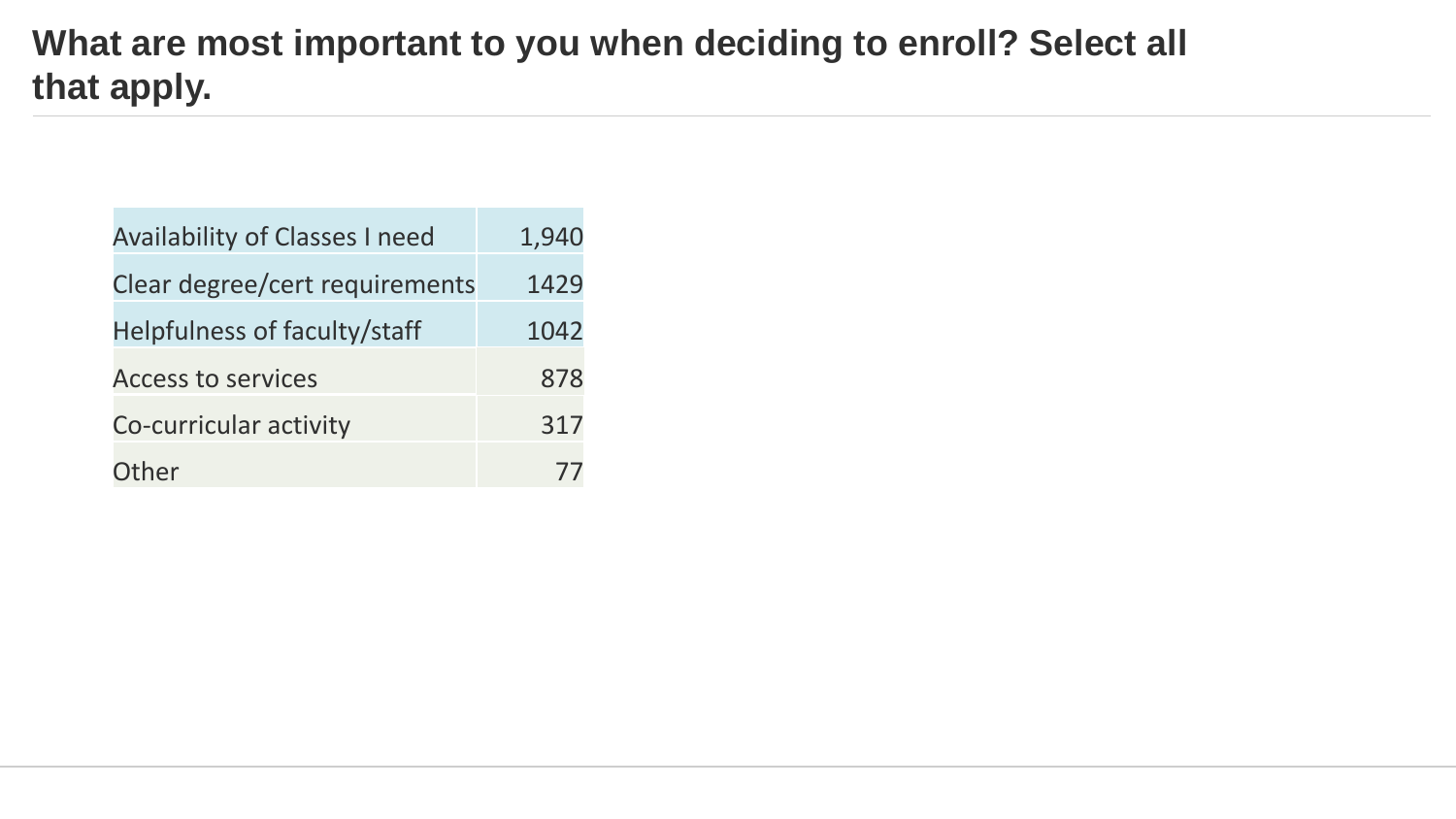**Where have you seen advertisements for College of the Canyons? Select all that apply.** 

| Mail delivered to home              | 938 |
|-------------------------------------|-----|
| Bridge banners around Santa Clarita | 859 |
| On my mobile device                 | 686 |
| Other                               | 322 |
| <b>College Marquee</b>              | 212 |
| TV                                  | 200 |
| Signal e-newsletter                 | 161 |
| <b>KHTS e-newsletter</b>            | 116 |
| Radio                               | 112 |
| <b>TikTok</b>                       | 77  |
| <b>Music streaming service</b>      | 32  |
| Pizza boxes                         |     |

**What are the best ways for us to communicate information to you? Select all that apply.** 

| Email                  | 2074 |
|------------------------|------|
|                        |      |
| Text                   | 1324 |
|                        |      |
| Mail delivered to home | 438  |
|                        |      |
| College website        | 276  |
|                        |      |
| Canyons M mobile app   | 229  |
|                        |      |
| College social media   | 120  |
|                        |      |
| .)ther                 | 23   |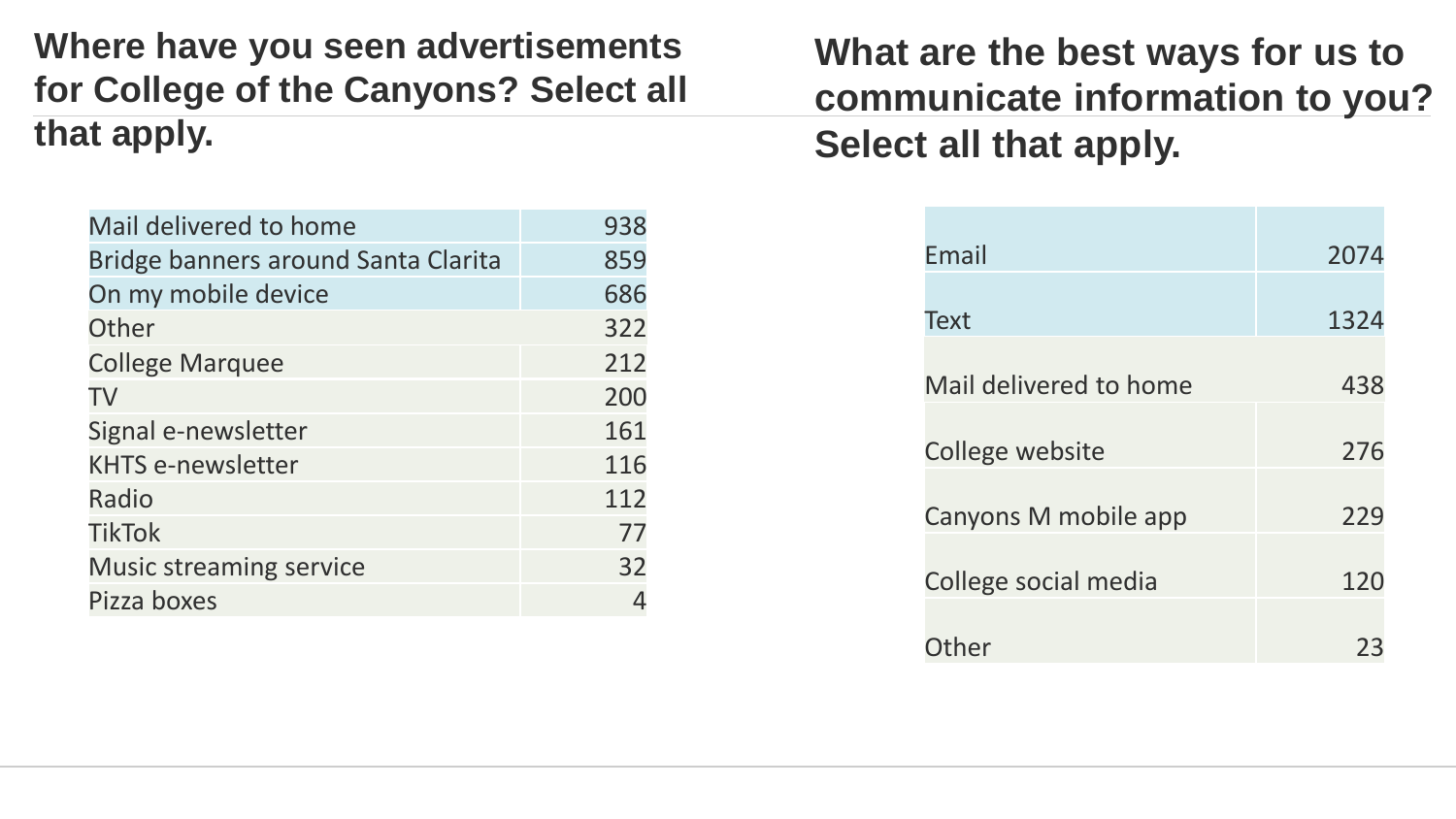#### **Would you take advantage of regular coffee and/or food service if it was available on campus? (N=2320)**

| Response      | N    |
|---------------|------|
|               |      |
| Yes           | 1655 |
|               |      |
| No            | 192  |
|               |      |
| No preference | 473  |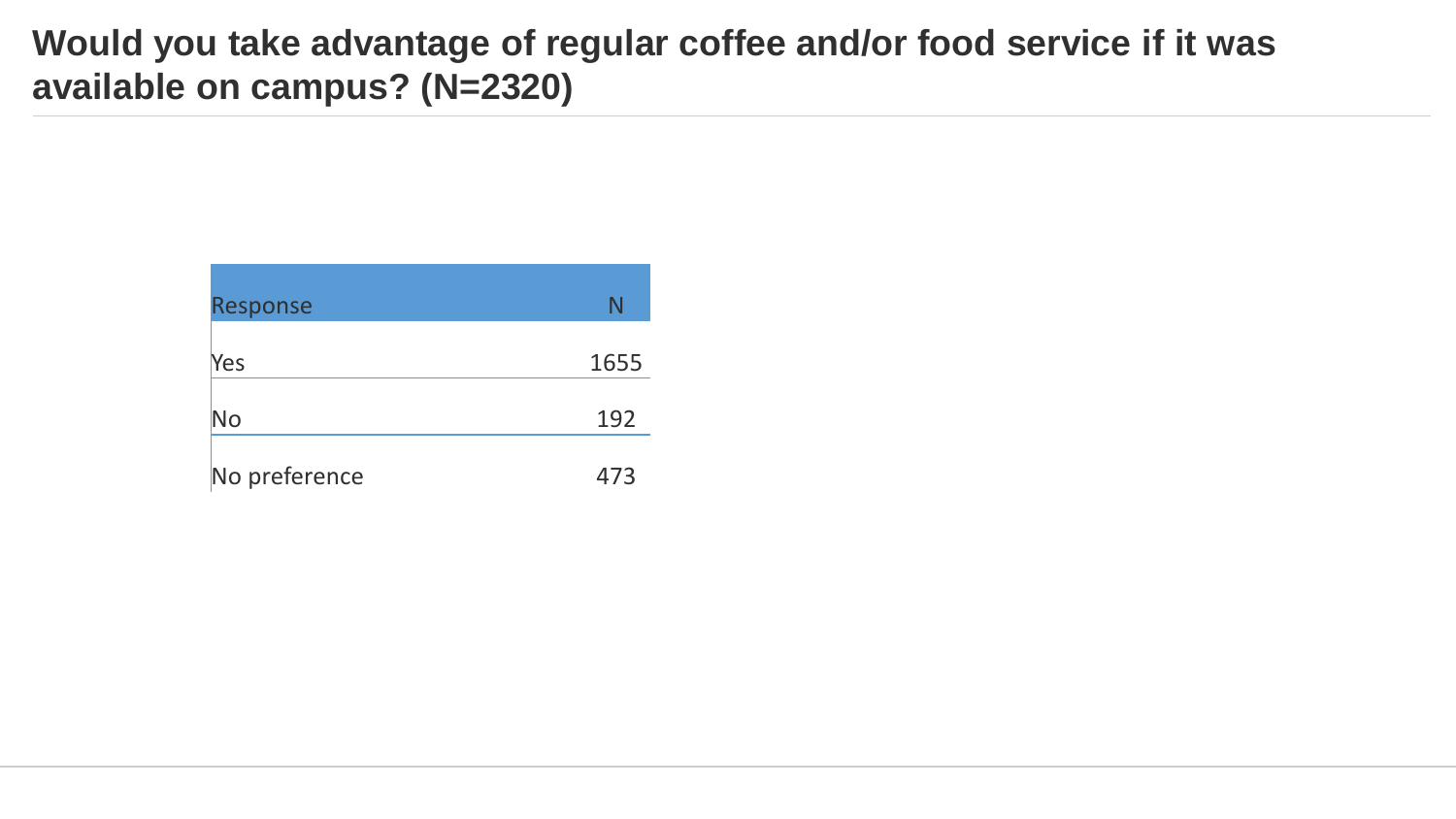#### **Why do you want to be a student in the Fall? Select all that apply.**

|                                      | N    |
|--------------------------------------|------|
| To get a degree/cert                 | 1802 |
| To figure out what I want to do next | 601  |
| To get a job                         | 591  |
| To enhance/update my skills          | 322  |
| Other                                | 212  |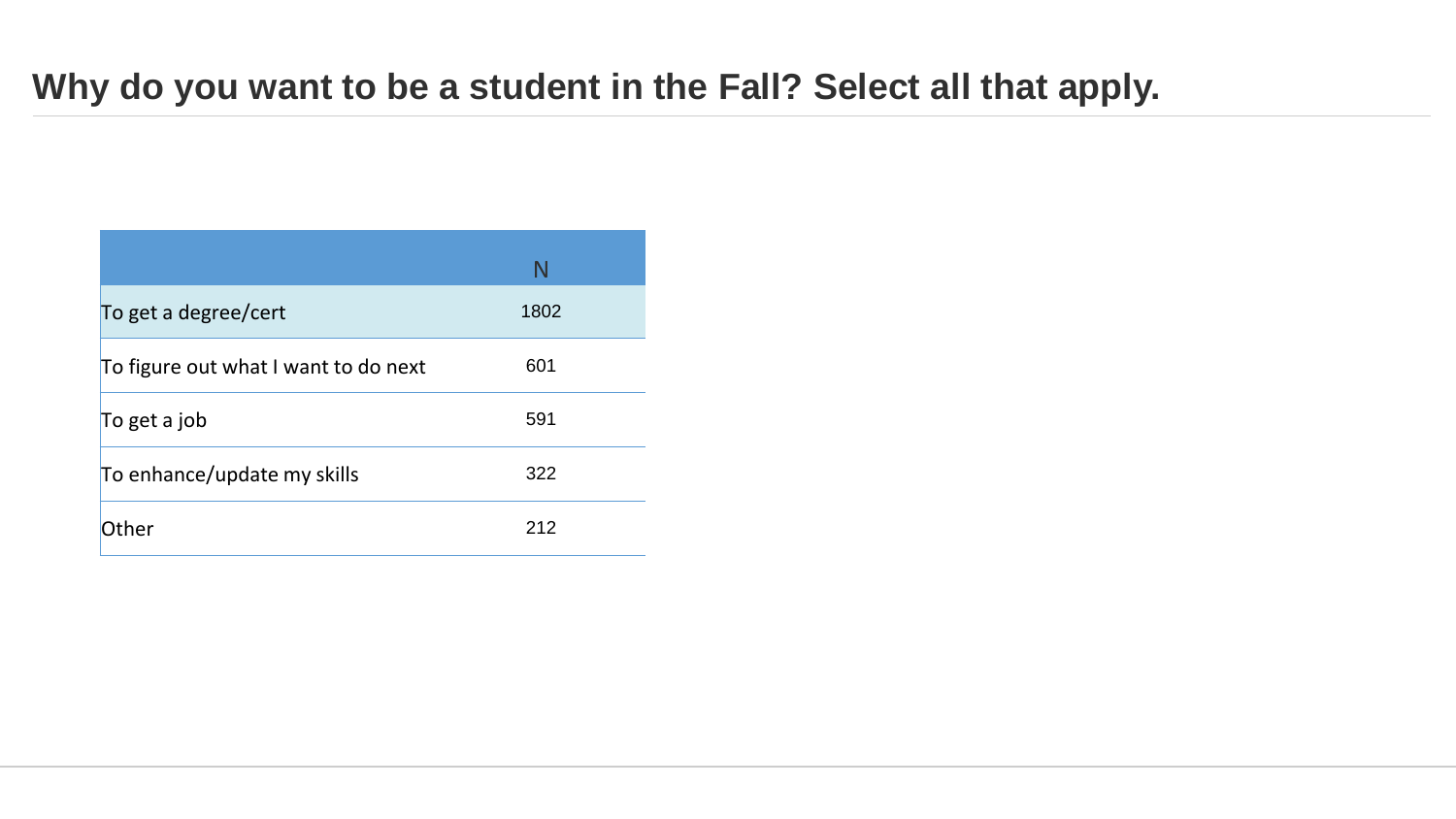|                 | N   | Percent (%) |
|-----------------|-----|-------------|
| Under 18        | 479 | 18.2        |
| $18-19$ years   | 836 | 31.7        |
| 20-24 year      | 402 | 15.2        |
| $25-39$ years   | 371 | 14.1        |
| $40+$           | 225 | 8.5         |
| Unknown/Missing | 326 | 12.4        |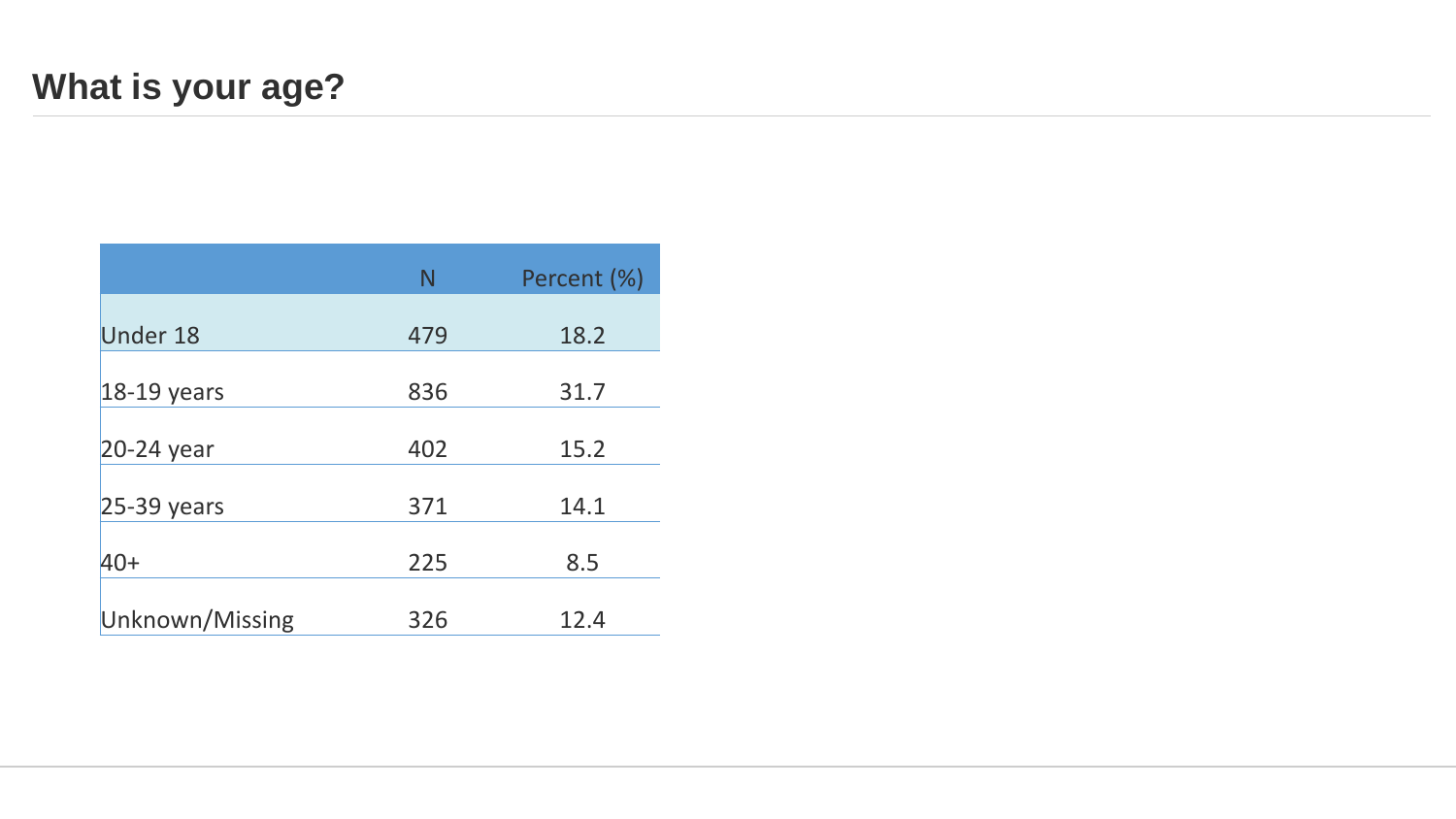**If there was a requirement to be vaccinated to attend in-person classes at the college, how would this impact your decision to enroll in in-person classes? Open-Responses** 

> Out of the 2322 respondents to the question above, 160 Comments provided in addition.

Open-responses are being coded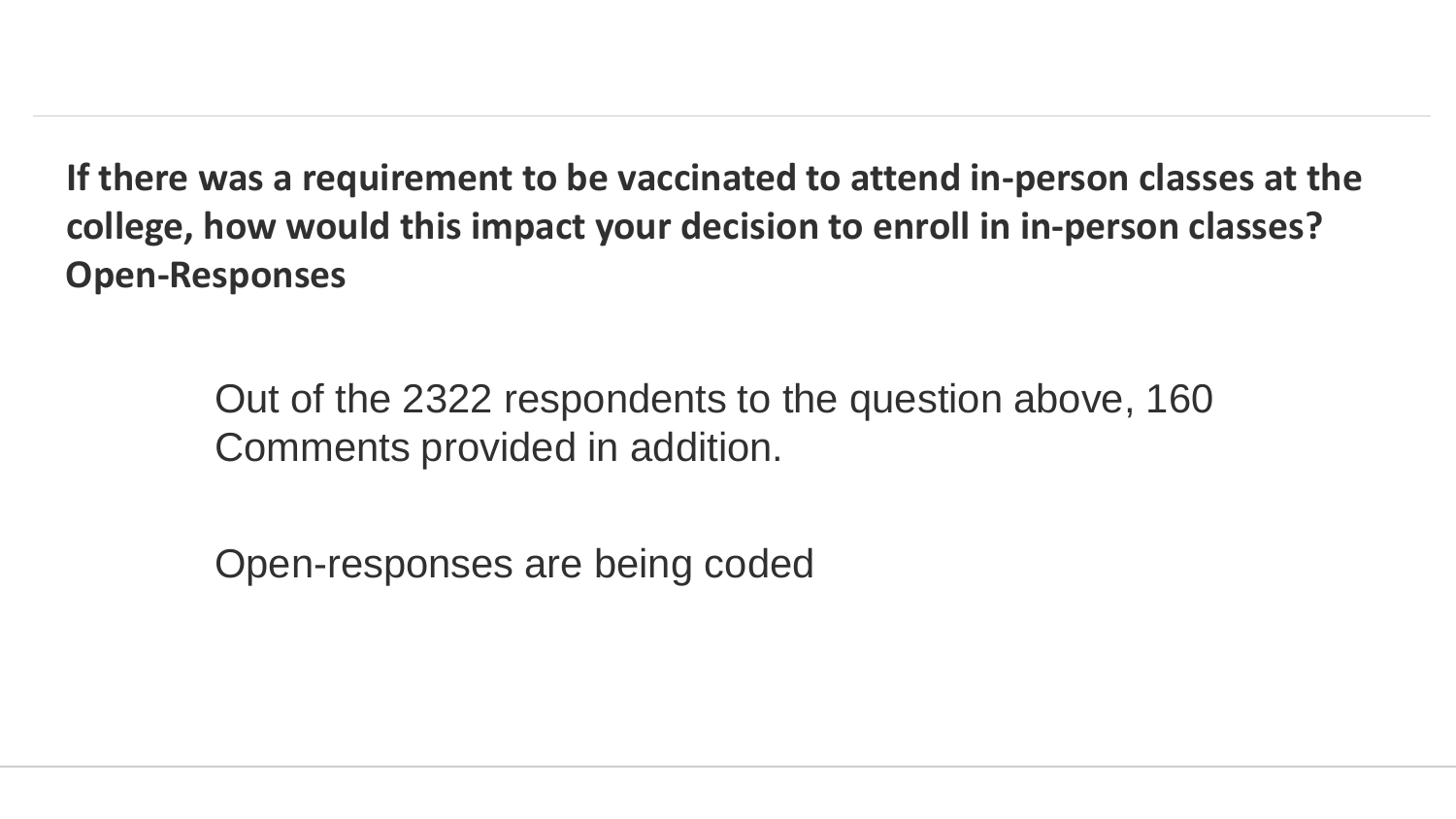## What is your race/ethnicity? (If you identify as multi-racial, select all that **apply)**

|                               | N   | Percent (%) |
|-------------------------------|-----|-------------|
| Hispanic/Latino/a/x           | 862 | 32.7        |
| <b>Black/African American</b> | 89  | 3.4         |
| Asian                         | 147 | 5.6         |
| Filipino                      | 80  | 3.0         |
| White                         | 612 | 23.2        |
| Native American               | 6   |             |
| Hawaiian/Pacific Islander     | 5   |             |
| Two or more Races             | 364 | 13.8        |
| Unknown/Decline to state      | 484 | 17.4        |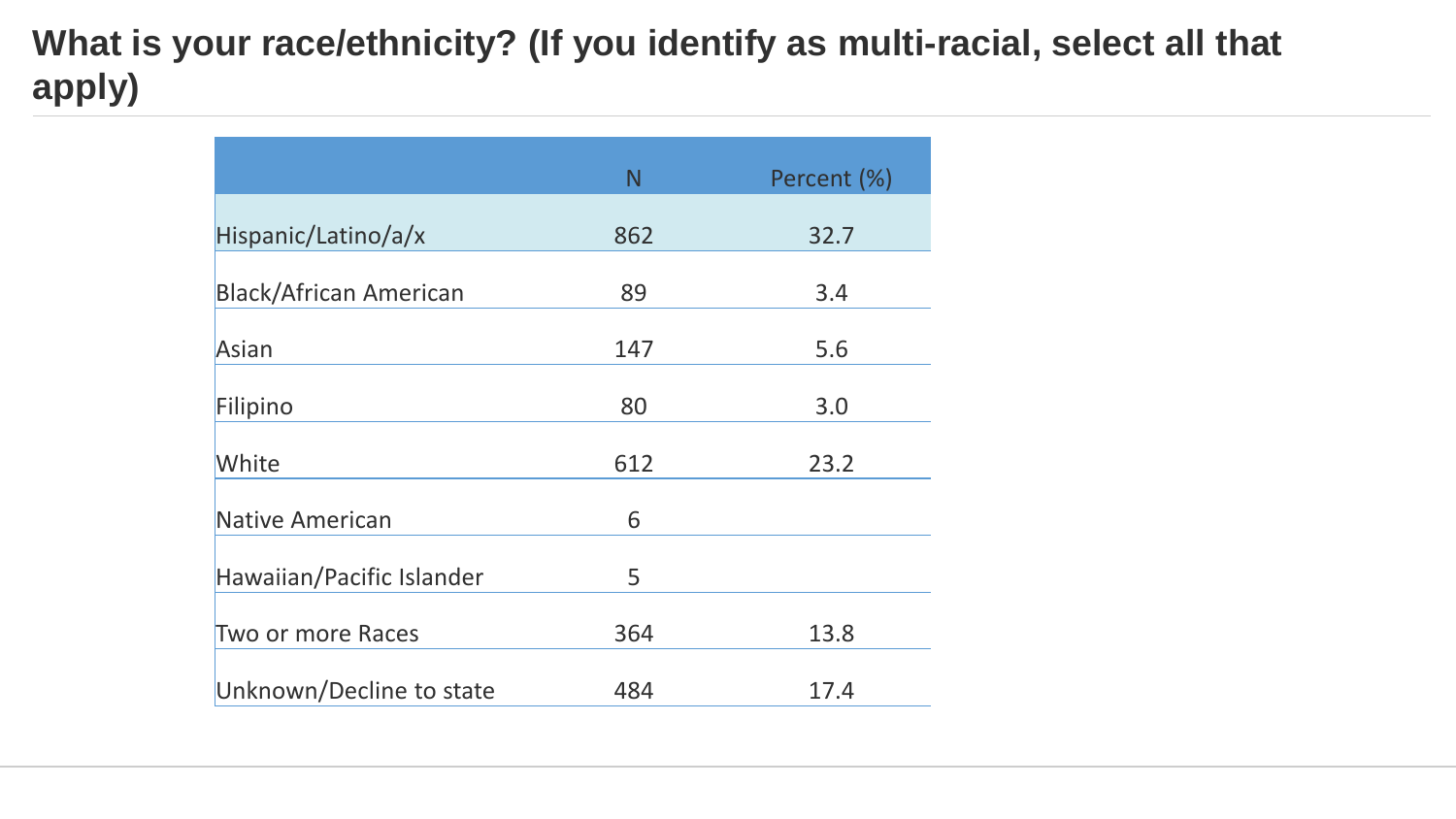|                               | N    | Percent (%) |
|-------------------------------|------|-------------|
| Female                        | 1479 | 55.7        |
| Male                          | 742  |             |
|                               |      | 28          |
| Non-Binary/Trans/Gender Queer | 53   | 2.0         |
| Decline to state              | 44   | 1.7         |
| Other (optional to specify)   | 6    | 0.2         |
| Unknown/Missing               | 329  | 12.4        |